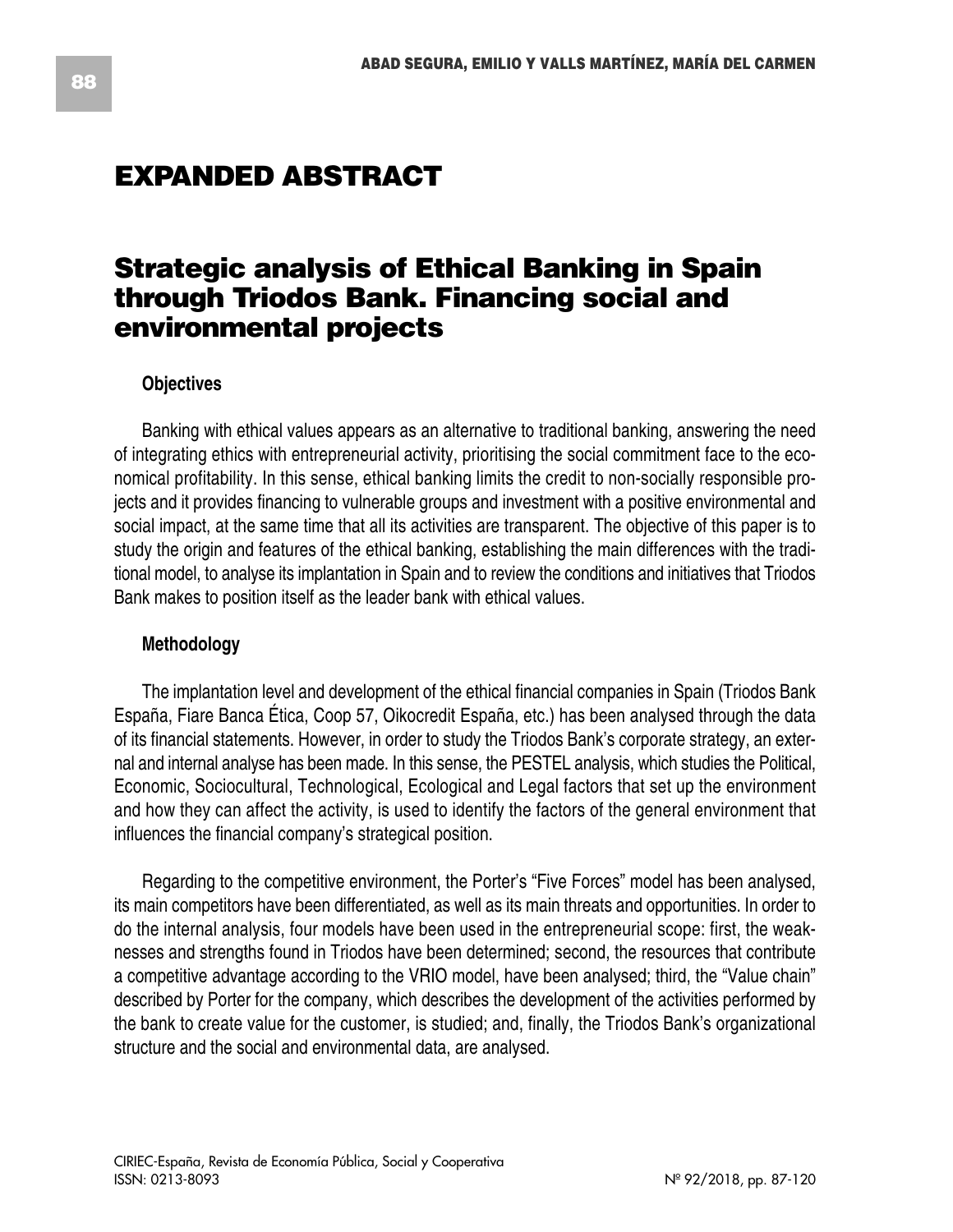#### **Results**

The ethical banking's customers belong to groups with a high social commitment, who need to know the destiny of their savings. In the same way that it has happened in traditional financial companies, since the beginning of the crisis in the ethical institutions (Triodos Bank España, Fiare Banca Ética, Coop 57, Oikocredit España, etc.) the capital destined to the loan transactions was overcome by the bank customers' savings; the trend has been increasing and it is remarkable that in 2016 the savings almost doubled the capital given in loans. The increase experienced by the ethical banking is also reflected in the 48.26% increase in the number of customers and users from 2013 to 2016, and in its amount of capital, which was almost 171 million euros in 2016, and all of this with a low rate of defaulting.

Regarding to Triodos, whose beginning in Spain is in 1998, even though it was in 2004 when it was converted into Triodos Bank España, the assets managed were 13,454 million euros in 2016, with a 9.40% annual increase. Regarding the sustainable sectors that are financed by Triodos, and knowing that the aim is to allocate to credit between 65% and 75% of own funds, it is remarkable environment (38%), social (24%), culture and leisure (14%), and loans given to people, city councils and sustainable residential mortgages (24%).

The Triodos Bank's strategic analysis shows that the distrust created by the non-ethical political practices has led to rules that search for the transparency of the financial system; moreover, the traditional banking's abusive practices have originated the demand of ethical products and companies by society. Likewise, the banking's development through the Internet and the mobile apps have implied the disappearance of regular offices. However, the threat of new financial companies in the sector of ethical finance is a reality, since the absence of a strict regulation for the ethical banking provokes that several traditional companies offer their saving and credit products under the name of sustainable, and this confuses customers. Nevertheless, Triodos is a European consolidated bank, it has a bigger infrastructure that its ethical competitors, it is a financially healthy company, with trained personal and it provides all kinds of financial products and services, what allows it to be competitive to face traditional banking.

The model VRIO notes that a resource provides a competitive advantage if it has the attributes: valuable (V), rare or scarce (R), inimitable (I) and related to the organisation of the enterprise (O). If it is applied to Triodos Bank, we can be sure that human resources (staff who is trained and with experience in the banking sector) and the intangible resources (solid image of a financial group with a successful trajectory) are a sustainable competitive advantage, while the tangible resources (branch network) and the client portfolio which share the company values, suppose a competitive parity with the rest of banking companies.

The Triodos' organizational structure, which is different from other financial companies and it is based in the Triodos' Foundation for the Administration of the Shares, allows it to have control of the decision making and not to be subjected to the shareholder's power, assuring the fulfilment of the ethi